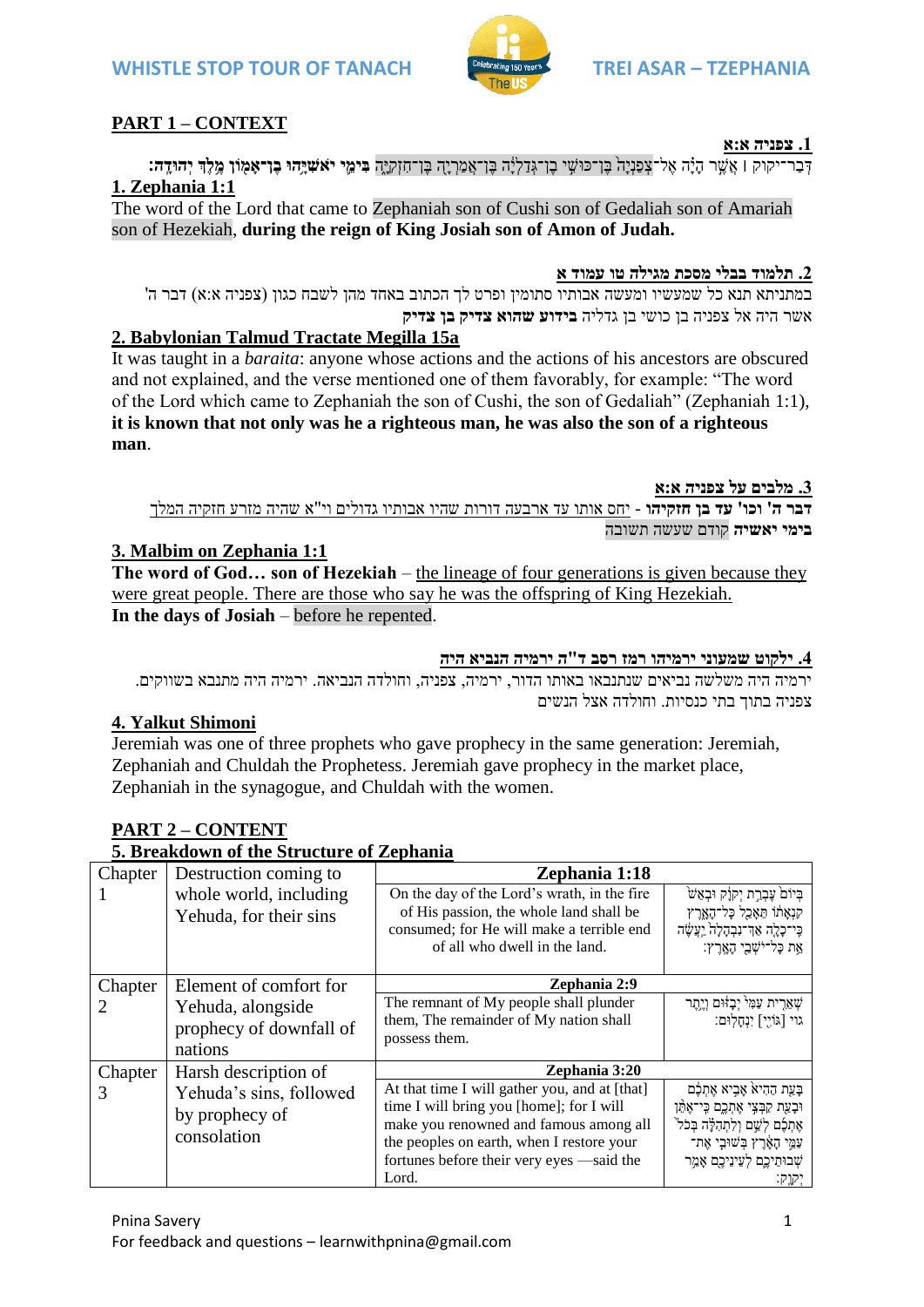

# **PART 3 – CONCEPTS**

# **6. Comparison chart showing similar description of Nineveh and Jerusalem**

| <b>Descriptions of Assyria</b>                                                          | <b>Descriptions of Jerusalem</b>                                                                   |  |
|-----------------------------------------------------------------------------------------|----------------------------------------------------------------------------------------------------|--|
| Zephania 2:15                                                                           | Zephania 1:12                                                                                      |  |
| האמרה בלבבה אֵגֵי וְאַפְסֵי עָוֹד                                                       | הַאֹמְרִים בִּלְבָבֶם לְאֹ־יֵיטִיב יקוק וְלָא יָרֶעַ:                                              |  |
| That thought in her heart, "I am, and                                                   | Who say in their hearts, "The Lord will do                                                         |  |
| there is none but me"?                                                                  | nothing, good or bad."                                                                             |  |
| <u>Zephania 2:15</u>                                                                    | Zephania 3:1-2                                                                                     |  |
| זֿאת <b>הָעִיר</b> הָעַלִּיזָה הַיּוֹשֱבָת לָ <b>בָּטַח</b>                             | הַעִּיר הַיֹּנֵה בִּיקוק לְא בָטָתָה                                                               |  |
| Is this the joyous city that dwelt secure                                               | Overbearing city She has not trusted in the                                                        |  |
|                                                                                         | Lord                                                                                               |  |
| <u>Zephania 2:13</u>                                                                    | Zephania 1:13                                                                                      |  |
| וַיַּשֵׂם אֶת־נִינְוֵה לִשְׁמָמָּה                                                      | וְהָיָה חֵילָם לִמְשָׁפָּה וּבָתֵּיהֶם <b>לִשְׁמָמֶה</b>                                           |  |
| He will make Nineveh a desolation                                                       | Their wealth shall be plundered and their                                                          |  |
|                                                                                         | homes laid waste.                                                                                  |  |
| Zephania 3:6                                                                            | <u>Zephania 1:4,13,16</u>                                                                          |  |
| <b>הִכְרֵתִּי</b> גוֹיָם נָשַׂמּוּ <b>´ פִּנּוֹתֶם</b> הֶחֱרָבְתִּי חִוּצוֹתָם מִבְּלֵי | וְנָמִיתִי יָדִי עַל־יְהוּדָה וְעַל כָּל־יוֹשְׁבֵי יְרוּשָׁלֵם <b>וְהִכְר<sup>ָ</sup>תִּי</b> מִן־ |  |
| עוֹבֶר נִצְדָּוּ עֲרֵיהֱם מִכְּלִי־אִישׁ מֵאֵין יוֹשֵׁבּ:                               | הַמָּקֻוֹם הַזֶּהֹ<br>וּבְנָוּ בְתִּים <b>´ וְלָא יֵשֵׁבוּ</b>                                     |  |
| I wiped out nations: their corner towers                                                |                                                                                                    |  |
| are desolate; I turned their thoroughfares                                              | יָוֹם שׁוֹפֻר וּתְרוּעֲה עֲל הֶעֲרָים הַבְּצֻרוֹת וְעַל <b>הַפְּנִוֹת</b>                          |  |
| into ruins, with none passing by; Their                                                 |                                                                                                    |  |
|                                                                                         | הגִּבֹהְוֹת:                                                                                       |  |
| towns lie waste without people, without                                                 | I will stretch out My arm against Judah and                                                        |  |
| inhabitants.                                                                            | against all who dwell in Jerusalem; and I will                                                     |  |
|                                                                                         | wipe out from this place                                                                           |  |
|                                                                                         | They shall build houses and not inhabit                                                            |  |
|                                                                                         | them                                                                                               |  |
|                                                                                         | A day of horn blasts and alarms— against the<br>fortified towns and the lofty corner towers.       |  |

#### **.7 ירמיהו טו:ד**

ּונְתַ תִ ִׁ֣ ים לזועה ]לְזִַּֽעֲוָָ֔ ה[ לְכָֹ֖ ל מַ מְ לְכִׁ֣ ֹות הָאָ ָּ֑רֶּ ץ בִֹ֠ גְ לַל מְ נַשֶּ ָ֤ ה בֶּן־יְחִ זְקִ יָ֙ הּו֙ מֶּ ִׁ֣לְֶּך יְהּודָָ֔ ה עַ ֵ֥ל אֲשֶּ ר־עָשָ ָ֖ ה בִ ירּושָ לִִָּֽ ִָֽם׃ **7. Jeremiah 15:4**

I will make them a horror to all the kingdoms of the earth, on account of King Manasseh son of Hezekiah of Judah, and of what he did in Jerusalem.'"

#### **.8 צפניה ב:ג**

**ַּבְקִשָּׁוּ אֶת־יִקוַק כַּל־עַנְוֵי הָאָרֵץ אֲשֶׁר מִשְׁפַּטוֹ פַּעֲלוּ בַּקִשׁוּ־צֶרֶק בַּקִּשָׁוּ עֲנַוָ֫ה אוּלַ<sup>וּ</sup> תִּסֵתְרֹוּ בְּיִוֹם אַף־יִקְוֵק: 8. Zephania 2:3**

**Seek** the Lord, all you humble of the land who have fulfilled His law; **seek** righteousness, **seek** humility. Perhaps you will find shelter on the day of the Lord's anger.

#### **.9 רשי על צפניה ב:ג**

כי אם תעשו כן אפקוד על שכיניכם הרעים פלשת ועמון ומואב כמו שהנביא מסדרן והולך **9. Rashi on Zephania 2:3**

For if you will do this then I will call to account your bad neighbours, Philistia, Amon and Moav," as the prophet continues to list them.